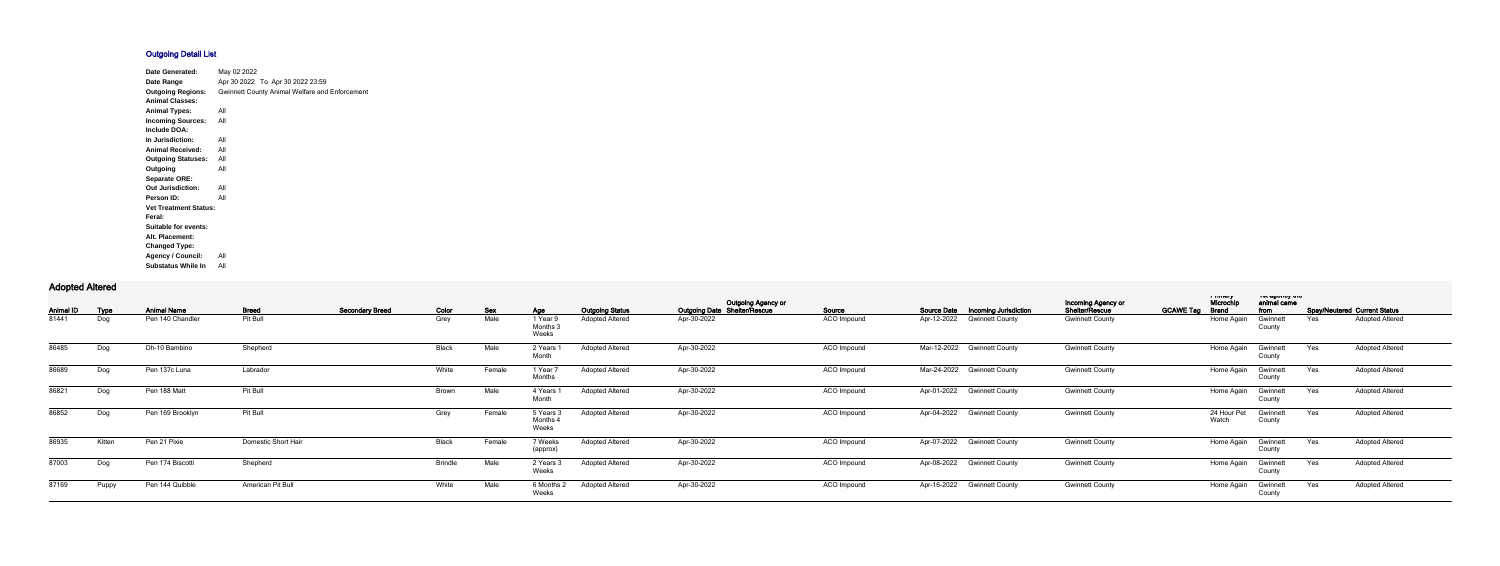| 87301             | Puppy       | Pen 210 Bullet     | German Shepherd            |                        | Tan                 | Male       | 5 Months 1<br>Week (approx) | <b>Adopted Altered</b> | Apr-30-2022                                        | ACO Impound        | Apr-23-2022 | <b>Gwinnett County</b>             | <b>Gwinnett County</b>               | Home Again                     | Gwinnett<br>County               | Yes     | <b>Adopted Altered</b>              |
|-------------------|-------------|--------------------|----------------------------|------------------------|---------------------|------------|-----------------------------|------------------------|----------------------------------------------------|--------------------|-------------|------------------------------------|--------------------------------------|--------------------------------|----------------------------------|---------|-------------------------------------|
| 87328             | Puppy       | Pen 187 Frisco     | Golden Retriever           |                        | Yellow              | Male       | 4 Months<br>(approx)        | <b>Adopted Altered</b> | Apr-30-2022                                        | ACO Impound        |             | Apr-26-2022 Gwinnett County        | <b>Gwinnett County</b>               | Home Again                     | Gwinnett<br>County               | Yes     | <b>Adopted Altered</b>              |
| 87333             | Puppy       | Pen 204 Millie     | Labrador                   |                        | Black               | Female     | 6 Months                    | <b>Adopted Altered</b> | Apr-30-2022                                        | ACO Impound        |             | Apr-26-2022 Gwinnett County        | <b>Gwinnett County</b>               | Home Again                     | Gwinnett<br>County               | Yes     | <b>Adopted Altered</b>              |
| 87335             | Dog         | Pen 111 Marta      | Labrador                   | Boxer                  | Brown               | Female     | 1 Year                      | <b>Adopted Altered</b> | Apr-30-2022                                        | ACO Impound        |             | Apr-26-2022 Gwinnett County        | <b>Gwinnett County</b>               | Home Again                     | Gwinnett<br>County               | Yes     | <b>Adopted Altered</b>              |
| 87358             | Dog         | Pen 200 Zoe        | Pit Bull                   |                        | Tan                 | Female     | 5 Years                     | <b>Adopted Altered</b> | Apr-30-2022                                        | Owner Surrender    |             | Apr-27-2022 Gwinnett County        |                                      | 24 Hour Pet<br>Watch           |                                  | Yes     | <b>Adopted Altered</b>              |
| 87375             | Kitten      | Pen 22c Reba       | Domestic Short Hair        |                        | Orange Tabby Female |            | 4 Months<br>(approx)        | <b>Adopted Altered</b> | Apr-30-2022                                        | Owner Surrender    |             | Apr-30-2022 Gwinnett County        |                                      | Home Again                     |                                  | Yes     | <b>Adopted Altered</b>              |
| 87376             | Kitten      | Pen 22c Amber      | <b>Domestic Short Hair</b> |                        | Orange Tabby Female |            | 4 Months<br>(approx)        | <b>Adopted Altered</b> | Apr-30-2022                                        | Owner Surrender    |             | Apr-30-2022 Gwinnett County        |                                      | Home Again                     |                                  | Yes     | <b>Adopted Altered</b>              |
| 87425             | Cat         | Pen 19             | <b>Domestic Short Hair</b> |                        | Grey Tabby          | Female     | 2 Years<br>(approx)         | <b>Adopted Altered</b> | Apr-30-2022                                        | ACO Impound        |             | Apr-28-2022 Gwinnett County        | <b>Gwinnett County</b>               | Home Again                     | Gwinnett<br>County               | Yes     | <b>Adopted Altered</b>              |
| 87426             | Kitten      | Pen 20 Godiva      | <b>Domestic Short Hair</b> |                        | Black               | Female     | 9 Weeks<br>(approx)         | <b>Adopted Altered</b> | Apr-30-2022                                        | ACO Impound        |             | Apr-28-2022 Gwinnett County        | <b>Gwinnett County</b>               | Home Again                     | Gwinnett<br>County               | Yes     | <b>Adopted Altered</b>              |
| 87427             | Kitten      | Pen 20 Truffles    | Domestic Short Hair        |                        | Black               | Female     | 9 Weeks<br>(approx)         | <b>Adopted Altered</b> | Apr-30-2022                                        | ACO Impound        |             | Apr-28-2022 Gwinnett County        | <b>Gwinnett County</b>               | Home Again                     | Gwinnett<br>County               | Yes     | <b>Adopted Altered</b>              |
| 18                |             |                    |                            |                        |                     |            |                             |                        |                                                    |                    |             |                                    |                                      |                                |                                  |         |                                     |
| <b>Euthanized</b> |             |                    |                            |                        |                     |            |                             |                        |                                                    |                    |             |                                    |                                      | <b>TERRIT DES</b><br>Microchip | ו סג טשטווטץ גווס<br>animal came |         |                                     |
| <b>Animal ID</b>  | <b>Type</b> | <b>Animal Name</b> | <b>Breed</b>               | <b>Secondary Breed</b> | Color               | <b>Sex</b> | <b>Age</b>                  | <b>Outgoing Status</b> | Outgoing Agency or<br>Outgoing Date Shelter/Rescue | Source             |             | Source Date  Incoming Jurisdiction | Incoming Agency or<br>Shelter/Rescue | <b>GCAWE Tag Brand</b>         | from                             |         | <b>Spay/Neutered Current Status</b> |
| 87460             | Kitten      | Sx                 | Domestic Medium Hair       |                        | Grey Tabby          | Male       | 4 Weeks                     | Euthanized             | Apr-30-2022                                        | <b>ACO</b> Impound |             | Apr-29-2022 Gwinnett County        | <b>Gwinnett County</b>               |                                | Gwinne<br>County                 | Unknown | Euthanized                          |

## **1**

**Reclaimed**

| <b>I IGUIGIIIIGU</b> |        |                    |                     |                        |       |            |                           |                        |                                                                  |               |                                          |                                      |                                                   |                                            |         |                              |
|----------------------|--------|--------------------|---------------------|------------------------|-------|------------|---------------------------|------------------------|------------------------------------------------------------------|---------------|------------------------------------------|--------------------------------------|---------------------------------------------------|--------------------------------------------|---------|------------------------------|
| <b>Animal ID</b>     | Type   | <b>Animal Name</b> | <b>Breed</b>        | <b>Secondary Breed</b> | Color | <b>Sex</b> | Age                       | <b>Outgoing Status</b> | <b>Outgoing Agency or</b><br><b>Outgoing Date Shelter/Rescue</b> | <u>Source</u> | <b>Source Date Incoming Jurisdiction</b> | Incoming Agency or<br>Shelter/Rescue | i musiy<br>Microchip<br><b>GCAWE Tag</b><br>Brand | ו סג טעשטויטץ נוויס<br>animal came<br>from |         | Spay/Neutered Current Status |
| 87263                | Cat    | Pen 31/32 Chanel   | Domestic Short Hair |                        | Black | Female     | 1 Year 9<br>Months 1 Week | Reclaimed              | Apr-30-2022                                                      | ACO Impound   | Apr-21-2022 Gwinnett County              | <b>Gwinnett County</b>               | 24 Hour Pet<br>Watch                              | Gwinnett<br>County                         | Yes     | Reclaimed                    |
| 87466                | Kitten | Sf 30              | Domestic Short Hair |                        | Tabby | Male       | 4 Weeks                   | Reclaimed              | Apr-30-2022                                                      | ACO Impound   | Apr-29-2022 Gwinnett County              | <b>Gwinnett County</b>               | Home Again                                        | Gwinnett<br>County                         | - No    | Reclaimed                    |
| 87469                | Dog    | Pen 216 Pj         | <b>Bichon Frise</b> |                        | White | Male       | Adult                     | Reclaimed              | Apr-30-2022                                                      | ACO Impound   | Apr-29-2022 Gwinnett County              | <b>Gwinnett County</b>               | Avid                                              | Gwinnet<br>County                          | Unknown | Reclaimed                    |
| 87494                | Dog    | Reese              | Chihuahua           |                        | Brown | Male       | 12 Years 11<br>Months     | Reclaimed              | Apr-30-2022                                                      | ACO Impound   | Apr-30-2022 Gwinnett County              | <b>Gwinnett County</b>               |                                                   | Gwinnett<br>County                         | Unknown | Reclaimed                    |

**4**

**Transfer Out**

| ו וטוטוטו ענ |                |                            |                                                                 |  |  |                                |                                                      |                    |                                          |                           |                      |                                 |                                                   |
|--------------|----------------|----------------------------|-----------------------------------------------------------------|--|--|--------------------------------|------------------------------------------------------|--------------------|------------------------------------------|---------------------------|----------------------|---------------------------------|---------------------------------------------------|
|              |                |                            |                                                                 |  |  |                                | Outgoing Agency or                                   |                    |                                          | <b>Incoming Agency or</b> | a music<br>Microchip | ו טו טשטווט אווי<br>animal came |                                                   |
|              |                | Animal ID Type Animal Name | <b>Example 19 Secondary Breed Secondary Breed Color Sex Age</b> |  |  | <b>Outgoing Status</b>         | <b>Outgoing Date Shelter/Rescue</b><br><b>Source</b> |                    | <b>Source Date Incoming Jurisdiction</b> | Shelter/Rescue            |                      |                                 | GCAWE Tag Brand from Spay/Neutered Current Status |
|              | 87462 Dog Sd17 |                            | <b>German Shorthaired Pointer</b>                               |  |  | Merle Male 1 Year Transfer Out | Apr-30-2022 Hero Dog Rescue                          | <b>ACO Impound</b> | Apr-29-2022 Gwinnett County              | <b>Gwinnett County</b>    |                      |                                 | Home Again Gwinnett Unknown Transfer Out          |